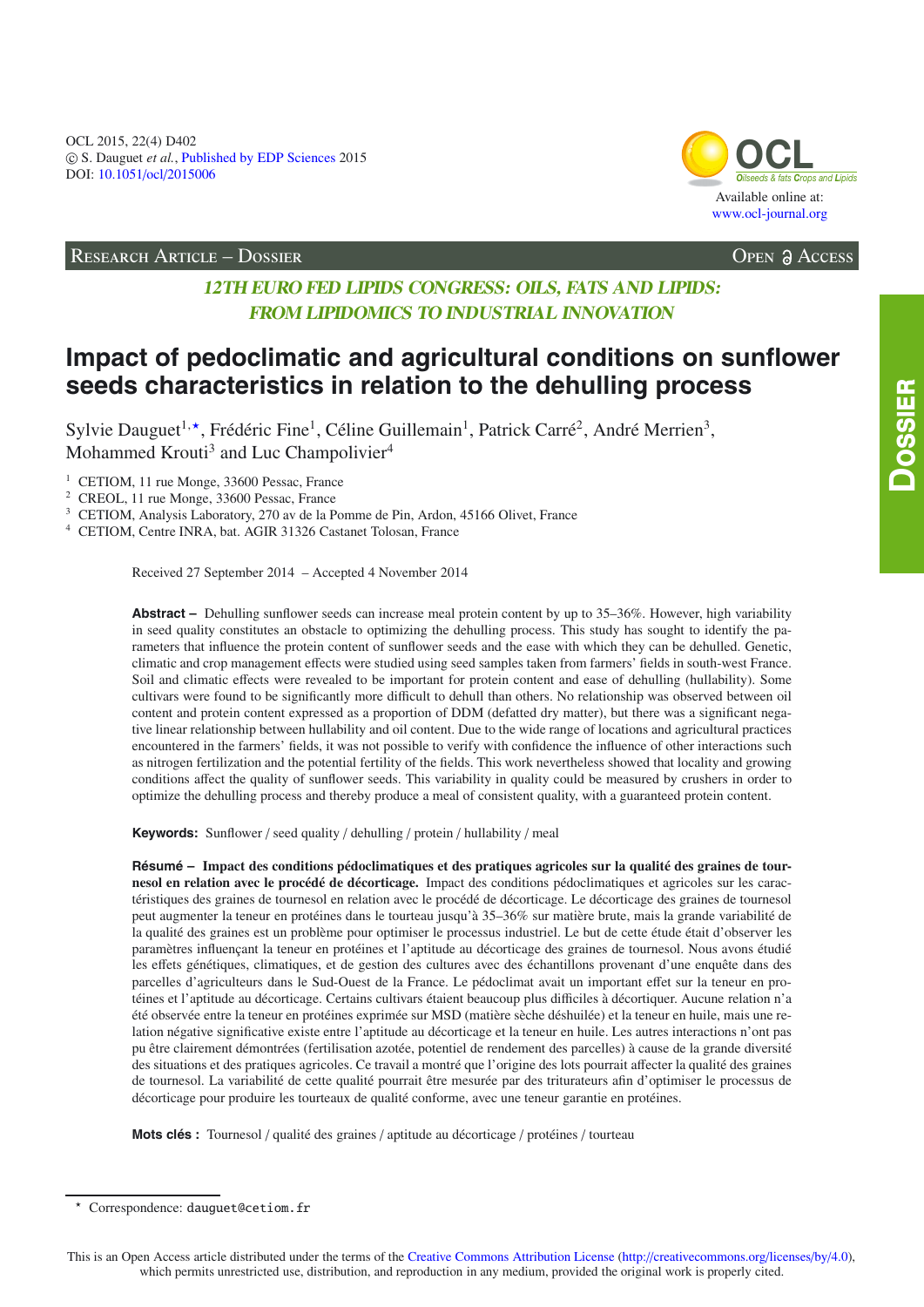# **1 Introduction**

The sunflower market's current economic situation, alongside rising energy costs, renders profitable the process of dehulling prior to crushing. Various qualities of sunflower meals are therefore produced in France: 28%, 32% and 36% of proteins for non-dehulled and partially dehulled seeds (a greater dehulling rate in the third case), expressed on raw matter. In the dehulling process, the extracted hulls can be burned in biomass boilers to produce steam on-site, the efficiency of which varies according to the type of boiler technology employed (Tostain *et al.*, [2012\)](#page-4-0). This contributes to improving the competitiveness of sunflower seeds as well as decreasing their carbon footprint.

Whole Seed Sunflower Meal (WSSM) has both a relatively high proportion of poorly digestible fiber (which comes from the hulls; they account for approximately 25% of the seed's mass and 45% of the mass of the meal), and a relatively low protein content: only 27–29% of raw matter (Dauguet *et al.*, [2012a\)](#page-4-1). These are quite attractive characteristics for animals like ruminants, and rabbits, as well as some poultry that require low-energy nutrition. But this WSSM is not suitable as a feed for animals that require higher energy and protein contents like dairy cows, pigs and chickens (Peyronnet *et al.*, [2012\)](#page-4-2).

Dehulling sunflower seeds prior to oil extraction results in meals with higher protein content and reduced fiber. Partially Dehulled Sunflower Meal (PDSM) with 36% protein content (wet basis) seems very well adapted to the diets of egg-laying poultry (Peyronnet *et al.*, [2012](#page-4-2)). The process is competitive since the higher market value of PDSM and hulls as compared to WSSM offsets the cost of dehulling.

This improvement in the meals and the industrial process could be further enhanced through improvements in the quality of seeds, notably in the protein content of the defatted dry matter and the ease with which hulls can be removed from seeds (or dehulling ability, frequently referred to as 'hullability', which is assessed as the percentage mass of extracted hulls from an initial mass of seeds using a standard dehulling process). Though extracted hulls can be recovered for steamenergy production *in situ*, this end-use is rapidly exhausted since oil mills have a relatively low steam power requirement. This being the case, it is more profitable to extract the minimum amount of hulls necessary to produce the maximum amount of meal that meets the set protein content requirement. Moreover, increasing the dehulling rate (proportion of extracted hulls to the initial mass of whole seeds) generates an increased likelihood of oil losses in the extracted hulls; this is both an economic loss and a danger for the environment since the burning of oil produces harmful compounds.

Dehulled meals must have a consistent protein content. So, if incoming sunflower seeds have high protein content (expressed as a proportion of Defatted Dry Matter, DDM), the dehulling rate can be lowered and a greater quantity of meal produced from an initial mass of seeds; the obverse also applies and for this reason consistency in the protein content of sunflower seeds is also an essential factor. At the entrance of a factory, the variability of seeds quality may be substantial, with protein content varying between 29.8% and 35.8% on DDM, and with hullability varying from 9.2% to 18.4% (Dauguet *et al.*, [2012b](#page-4-3)). Indeed, when the protein content in incoming seeds is highly variable (high standard deviation), the targeted average protein content of the meal has to be increased in order to ensure that 95% of the delivered meal reaches the required protein level, 35 or 36% according to the specifications; this implies that the dehulling rate has to be raised. Conversely, when the incoming seeds have a relatively homogeneous protein content, the dehulling rate can be adjusted to a lower level (Dauguet *et al.*, [2012b\)](#page-4-3). This explains why high variability in seed quality is a problem for optimizing the industrial process (Tostain *et al.*, [2012](#page-4-0)).

Poor hullability can compromise the chances of producing a meal that reaches the required protein level. Hullability increases with the size of seeds and decreases with their oil content, which are varietal characteristics (Denis *et al.*, [1994;](#page-4-4) Evrard *et al.*, [1996](#page-4-5); Nel, [2001;](#page-4-6) Sharma *et al.*, [2009\)](#page-4-7). Other studies have shown that soil and climate conditions, as well as agricultural practices, have a significant impact on hullability (Denis and Vear, [1994;](#page-4-8) Merrien *et al.*, [1992;](#page-4-9) Nel, [2001\)](#page-4-6) and protein content (Nel, [2001](#page-4-6); Oraki *et al.*, [2011\)](#page-4-10). A multi-year survey on sunflower seeds showed that the protein content of sunflower seeds produced in France during the period 2003– 2010 ranged from 31.7 to 34.4% of DDM (Borredon *et al.*, [2011\)](#page-4-11). So, from the industrial point of view, the variability of sunflower seed quality is an important issue that requires further investigation for improved control.

This particular study has sought to identify the parameters that influence the protein content and hullability of sunflower seeds. We studied genetic, climatic and crop management effects on these characteristics, with seed samples sourced during a two-year study of farmers' fields across a large agricultural area of south-west France.

## **2 Materials and methods**

*Samples:* 156 seed samples were collected from a network of farmers' fields that had been built up within the context of a project aimed at improving sunflower oil yields at a production-area scale. Each sample was taken from an individual field. The hybrids included in this study were the oleic type: NK Countri and PR64H32 in 2008, and NK Countri and NK Ferti in 2009. Selected fields varied from low to high yield potential. Questionnaires were completed on farming practices and growing conditions for each field (amount of fertilizer applied, sowing date, plant density, yield, soil depth etc.).

*Chemical analyses*: For each seed sample collected, oil content, expressed as a proportion of dry matter (DM), was measured by nuclear magnetic resonance (NF EN ISO 10565) and protein content, expressed as a proportion of DDM was obtained by the Dumas method (NF V18-120): Protein  $(\%DDM)$  = Protein  $(\%DM)/(1 - Oil (\%DM))$ . The thousand seeds weight (TSW) was also measured on clean dry grain.

*Hullability determination*: Theoretically, hullability should be expressed as the mass of hulls removed by a standard procedure as a proportion of the total mass of the seeds' hulls. A previous unpublished study carried out in our laboratory showed that measuring the total hull mass of the seeds brings little information and that the "rate of hulls" *i*.*e*., the mass of extracted hulls as a proportion of the mass of seeds (which is easier to measure) is a good indicator of the seeds' hullability. So, what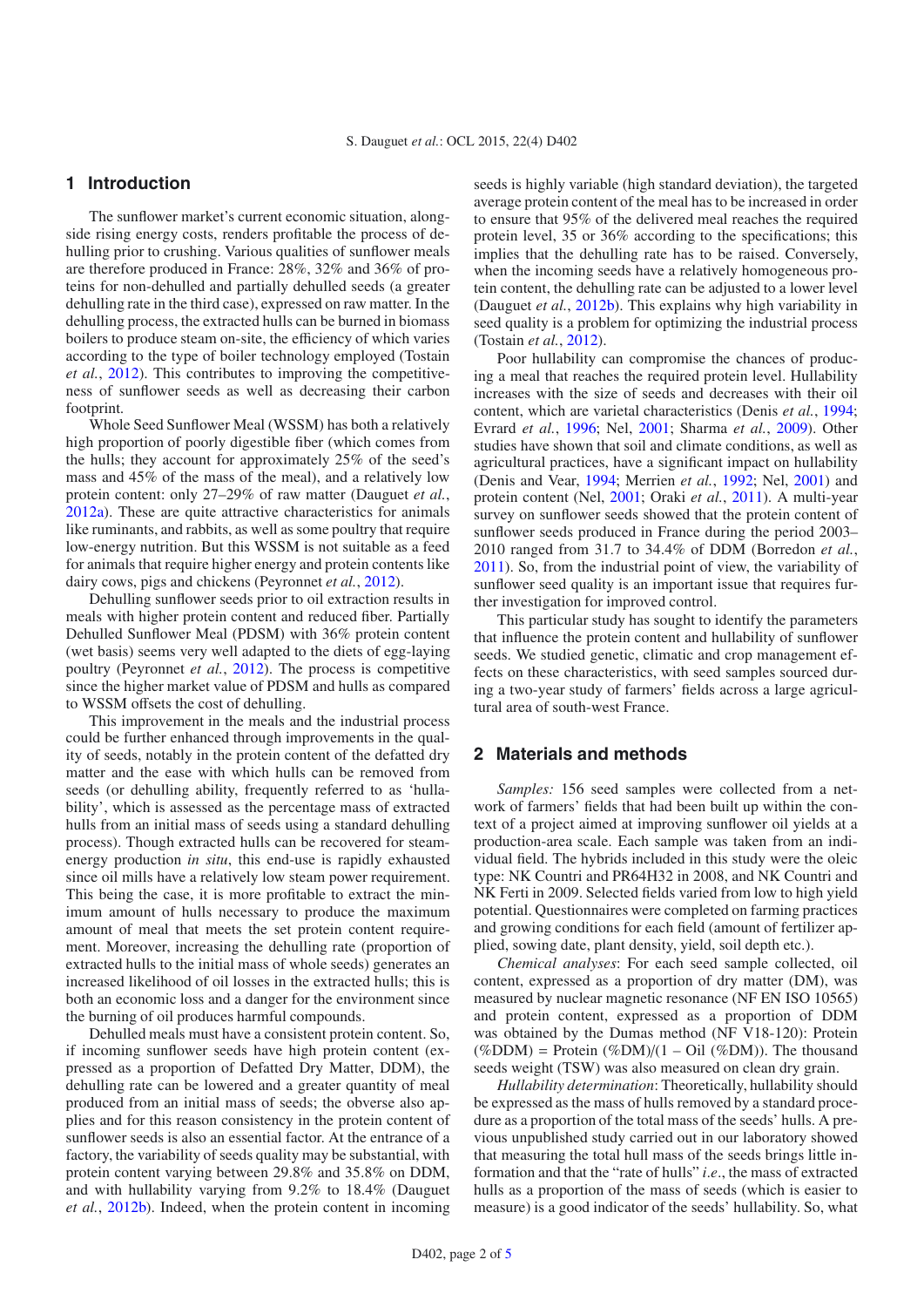<span id="page-2-0"></span>

**Fig. 1.** Pilot dehulling equipment Techmachine (left) and laboratory sorting equipment (right).

we call 'hullability' in this paper, was obtained by measuring the initial weight of the seeds and the weight of extracted hulls: Hullability (%) = (mass of extracted hulls (g)  $\times$  100)/(mass of initial seeds  $(g)$ ).

Standardised dehulling was performed using laboratory equipment designed to handle small amounts of seeds (5–20 g) and to reproduce the multiple impacts that occur during processing by industrial dehullers. Impacts were obtained by introducing the material into the centre of a centrifuge impeller which propels the seeds against a wall (Fig. [1\)](#page-2-0). The seeds went through the equipment 3 times with a rotational speed of 2000 revolutions per minute (rpm). Following this breaking step, the material was sorted on a small apparatus composed of a rotating screen with 2 mm perforations, where the small particles called "fines" were removed, and an air column where the large particles were separated into "hull" and "kernel" fractions. The kernel fraction contains partially dehulled seeds as well as pure fractions. The air flow was adjusted to minimise the presence of kernel fragments in the hulls fraction.

Water content plays a significant role in hullability. This being the case, the seeds, because they had been stored at various levels of humidity, were taken out of cold storage and placed in Petri dishes that were then left open for 48 h; this facilitated the equilibration of water content prior to dehulling. The seeds' water content was low, as the seeds had previously been dried slightly in order to aid long-term storage: about 4.5– 6.5% (mean moisture 5.6%, standard deviation 0.74%). This moisture was homogeneous enough to allow a comparison of hullability, as seed moisture influences this ability (Sharma *et al.*, [2009\)](#page-4-7).

A conical divider was used to produce from the primary sample four identical subsamples of approximately 15 g. Three replicates were used to in the dehulling test; the fourth was used to measure the seeds' water content. The weighed samples were passed three times in the dehuller at 2000 rpm. This method of dehulling was determined by a previous study: it rates as a moderate dehulling.

After a mechanical sorting, the various fractions (kernels, whole seeds, fines and hulls) were weighed (to the nearest 0.01 g). The measured percentage of extracted hulls was taken from the average of three replicates. The water content was assessed from the difference in seed weight before and after 15 h in an oven at 103 ◦C (NF V03-909).

*Statistical analyses*: Data were analyzed using ANOVA. *F*-test and differences were evaluated with Student-Newman-

<span id="page-2-1"></span>

**Fig. 2.** Boxplots showing the median (bold line in the middle), interquartile range (box) and total range (whiskers) not including atypical values (circle symbols, where they exist) of the seeds' protein content (% DM).

Keuls test (software SAS Enterprise Guide). The coefficients of determination, and associated probability (Student) were also established using the SAS Enterprise Guide. Shapiro-Wilk tests were performed to check the normality of residuals; homoscedasticity was verified visually.

#### **3 Results and discussion**

The results for hullability were validated as the seeds' water content displayed only a weak influence on the percentage of extracted hulls ( $R^2 = 0.0945$ ,  $p < 0.0001$ ). In this experiment, the seeds' water content varied within a narrow range, from 4.0 to 6.5%.

#### **3.1 Climatic and genetic effects**

The results presented in Table [1,](#page-3-0) Figures [2](#page-2-1) and [3](#page-3-1) indicate both genetic and climatic effects. The climatic effect is revealed by the significant differences for the NK Countri hybrid in 2008 and 2009, concerning oil content (46.2% v*s*. 48.4% of DM respectively), protein content (31.8% DDM vs. 30.8% DDM) and hullability (23.8% v*s*. 19.5% of extracted hulls). Water stress was much higher in 2009 than in 2008, throughout the growing cycle, especially just before anthesis. This would also explain the difference in the yield of NK Countri, which was much higher in 2008 than in 2009 (2.93 v*s*. 2.22 t/ha). In 2008, there was satisfactory water supply to support sunflower growth from March through to the beginning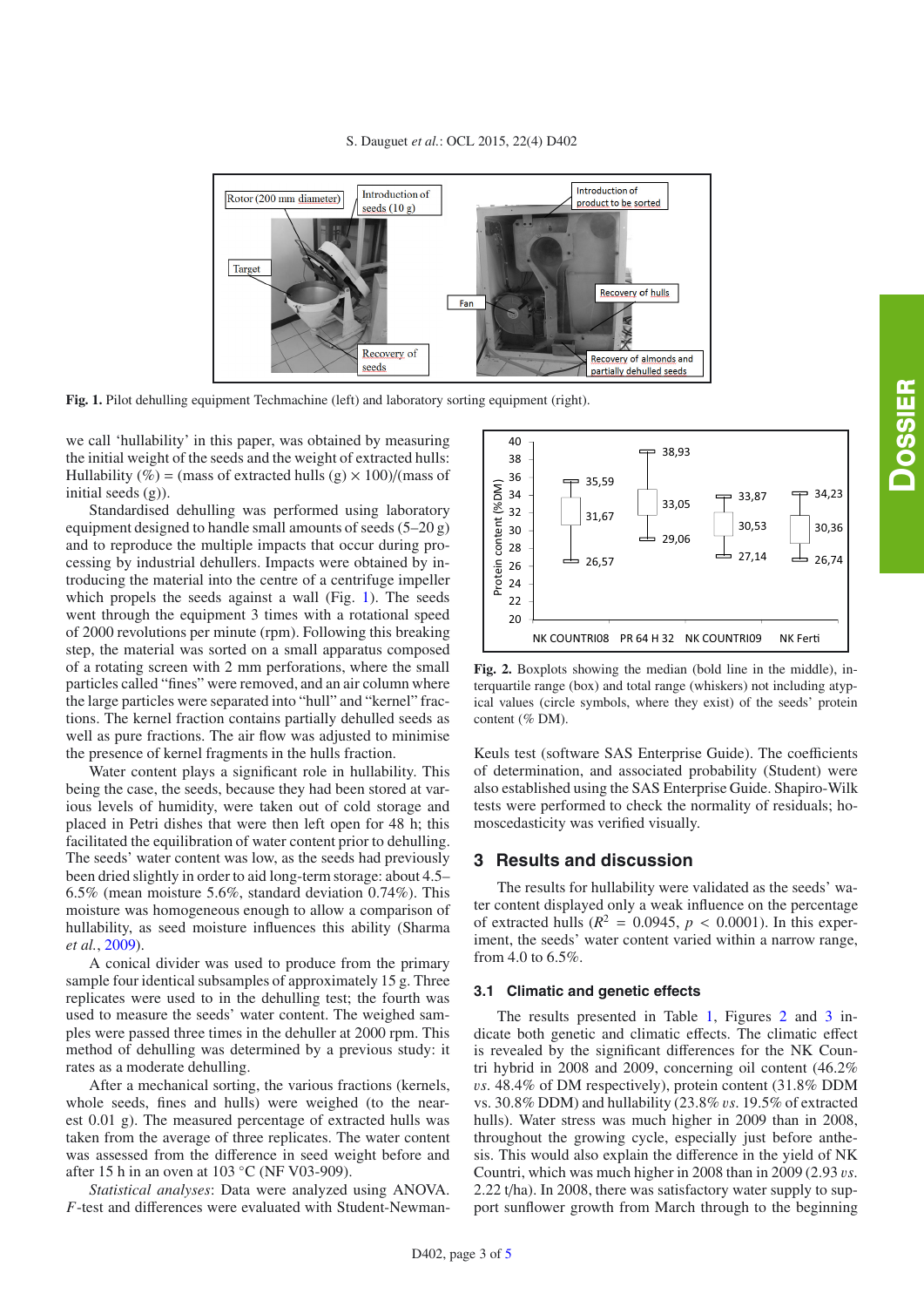<span id="page-3-0"></span>**Table 1.** Average yearly results for sunflower hybrids from the network of farmers' fields.

| Year | Hybrid     | N  | Oil<br>content<br>$(\%$ DM) | Protein<br>content<br>$(\%$ DDM) | Thousand<br>seeds<br>weight $(g DM)$       | Hullability<br>$%$ extracted<br>hulls) | Yield<br>(t/ha) |
|------|------------|----|-----------------------------|----------------------------------|--------------------------------------------|----------------------------------------|-----------------|
| 2008 | NK Countri | 48 | 48.4 (A) $(b)*$             | $32.1$ (A) (b)                   | 54.5 $(A)$ <sup>*</sup> $(a)$ <sup>*</sup> | $23.4$ (A) (a)*                        | $2.93(A)$ (a)   |
|      | PR64H32    | 48 | $51.8(a)*$                  | 33.3(a)                          | 53.9 (a) <sup>*</sup>                      | $9.8(b)*$                              | 2.73(a)         |
| 2009 | NK Countri | 33 | $46.2$ (B) (b)              | $30.78$ (B) (a)                  | 53.0 $(A)$ * $(a)$ *                       | $19.5$ (B) (a)                         | $2.22$ (B) (a)  |
|      | NK Ferti   | 41 | 49.6 $(a)$                  | 30.3(a)                          | 42.7 (b) <sup>*</sup>                      | 14.2 $(b)$                             | 2.22(a)         |

Means within a column followed by the same letter are not significantly different  $(P < 0.05)$  with Student comparison test, except  $*$  with Wilcoxon signed rank test. Capital letters  $(A, B)$  compare the years for the NK Countri hybrid. Small letters  $(a, b)$  compare the hybrids within a year. SD = Standard Deviation.

<span id="page-3-1"></span>

**Fig. 3.** Boxplots showing the median (bold line in the middle), interquartile range (box) and total range (whiskers) not including atypical values (circle symbols, where they exist) of the seeds' hullability (%).

of July; water stress then occurred after flowering, which may have improved hullability, as well as protein content. Indeed, it was observed that water stress, in particular during seed maturation, resulted in a considerable increase in hullability and these results confirm previous studies showing an environmental effect on hullability (Beauguillaume *et al.*, [1992;](#page-4-13) Denis and Vear, [1994;](#page-4-8) Merrien *et al.*, [1992;](#page-4-9) Nel, [2001](#page-4-6)). Oil and protein content could also be influenced by water stress and variety (Oraki *et al.*, [2011](#page-4-10)), the oil and protein contents being higher in 2008, the year with a better water supply and yield.

A genetic effect was demonstrated. The NK Countri hybrid produced a lower oil content than the PR64H32 and NK Ferti hybrids. PR64H32 had higher protein content than NK Countri (a difference of 1.5 points), while there was no significant difference between NK Countri and NK Ferti for this parameter. For protein content, within a single variety, differences between locations ranged from 7 to 10 points, showing that soil and climate conditions had greater effect than the genetic effect.

Regarding hullability, for a single variety, differences between locations ranged from 10 to 14 points of extracted hulls, showing that soil and climate conditions had an effect equivalent to the genetic effect. NK Countri showed a good dehulling propensity, 4.3 points higher than that of NK Ferti and 13.6 points higher than PR64H32.

As for the size of seeds, expressed by the Thousand Seeds Weight (g DM), there was no significant difference between NK Countri and PR64H32; both were significantly larger than NK Ferti.

<span id="page-3-2"></span>

**Fig. 4.** Relationship between seed protein content (% DDM) and oil content of 4 sunflower varieties.

Regarding oil content, significant differences were observed between varieties. PR64H32 and NK Ferti were respectively 3.4 points and 3 points higher than NK Countri.

#### **3.2 Relations between protein and oil contents, and hullability**

No relationship was observed between protein content expressed as a proportion of DDM and oil content (Fig. [4\)](#page-3-2), but there was a significant negative linear relationship between hullability and oil content (Tab. [2\)](#page-4-14). This could explain the differences in degrees of hullability between varieties, as NK Countri was the variety with the lowest oil content and the greatest hullability. This negative linear relationship between hullability and oil content has been observed by other authors (Denis *et al.*, [1994,](#page-4-4) de Figuereido *et al.*, [2011\)](#page-4-15).

We examined relationships between other parameters – nitrogen fertilization, yield, potential of the soils, number of seeds per  $m<sup>2</sup>$ , weight per seed – and protein content and hullability. Due to the wide range of situations and agricultural practices encountered in the farmers' fields, none could be shown to influence significantly both parameters. Nevertheless, an influence has been shown in experiments under controlled conditions by other authors (for example Nel, [2001](#page-4-6)), particularly for nitrogen fertilization: increasing nitrogen supply to a sunflower crop led to a higher seed protein content (% DDM), as well as lower oil content, especially when this nitrogen supply exceeded the crop's needs.